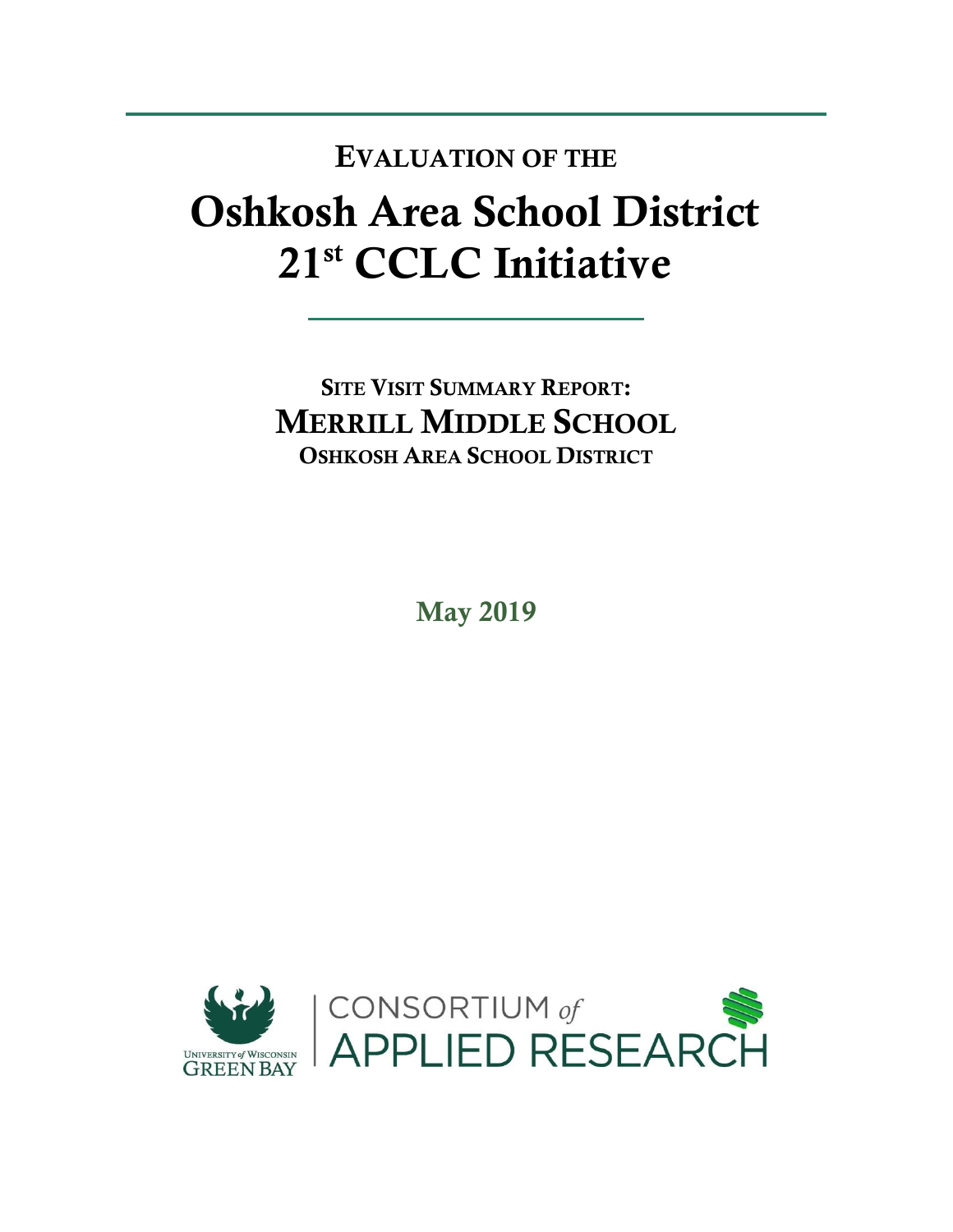|                                                                                                                                                                                                                                                                                                                                                                                                                                               | 1                                        | $\overline{2}$                         | 3                   | 4                | <b>NR</b>                                                 |  |  |  |
|-----------------------------------------------------------------------------------------------------------------------------------------------------------------------------------------------------------------------------------------------------------------------------------------------------------------------------------------------------------------------------------------------------------------------------------------------|------------------------------------------|----------------------------------------|---------------------|------------------|-----------------------------------------------------------|--|--|--|
| <b>Elements of Strong Programs</b>                                                                                                                                                                                                                                                                                                                                                                                                            | <b>Must</b><br>Address<br>and<br>Improve | Some<br><b>Progress</b><br><b>Made</b> | <b>Satisfactory</b> | <b>Excellent</b> | <b>Cannot rate</b><br>based on<br>information<br>gathered |  |  |  |
| Focus Area 1: Program activities are geared toward rigorous academic and socio-emotional<br>enrichment                                                                                                                                                                                                                                                                                                                                        |                                          |                                        |                     |                  |                                                           |  |  |  |
| <b>1. SUPPLEMENTAL ACADEMIC ENRICHMENT:</b><br>Academic activities other than homework are offered to<br>students that promote engagement and stimulate<br>thinking.                                                                                                                                                                                                                                                                          | $\overline{1}$                           | $\overline{2}$                         |                     | $\overline{4}$   | <b>NR</b>                                                 |  |  |  |
| Academic support was provided to students afterschool. Students were able to utilize Chromebooks to play educational<br>games during the program. Students could also sign up for tutoring services from a certified teacher. On the day of the site<br>visit, students reviewed math graphing concepts of box plots and outliers. In addition, the program had recently began a new<br>before-school program that involved academic support. |                                          |                                        |                     |                  |                                                           |  |  |  |
| 2. OPPORTUNITIES FOR INDIVIDUAL SUPPORT:<br>Individual or small group tutoring or one-on-one time is<br>available for students who need additional academic or<br>emotional support.                                                                                                                                                                                                                                                          | $\overline{1}$                           | $\overline{2}$                         |                     | $\overline{4}$   | <b>NR</b>                                                 |  |  |  |
| The afterschool program staff to student ratio was low, which allowed program staff to get to know particular students. All<br>program staff were observed to be engaging and have good rapport with students.                                                                                                                                                                                                                                |                                          |                                        |                     |                  |                                                           |  |  |  |
| <b>3. PROGRAM ACTIVITIES PROMOTE THE</b><br>DEVELOPMENT OF SOCIO-EMOTIONAL SKILLS:<br>Activities incorporate life-skills such as character<br>education, drug and alcohol prevention, anger<br>management skills, leadership skills (etc.).                                                                                                                                                                                                   | $\overline{1}$                           | $\overline{2}$                         | B                   | $\overline{4}$   | <b>NR</b>                                                 |  |  |  |
| The program incorporated socio-emotional themes afterschool. For example, there was a teambuilding and leadership club<br>and UW-Oshkosh Counseling graduate students were planned to provide programming in the fall.                                                                                                                                                                                                                        |                                          |                                        |                     |                  |                                                           |  |  |  |
| Focus Area 2: Program activities are linked to the regular school day                                                                                                                                                                                                                                                                                                                                                                         |                                          |                                        |                     |                  |                                                           |  |  |  |
| 4. LINKS TO THE SCHOOL DAY: Program staff<br>incorporate school curriculum into after school<br>programming and align activities with school standards.<br>Program utilizes school space and shares resources.                                                                                                                                                                                                                                | $\mathbf{1}$                             | $\overline{2}$                         |                     | 4                | <b>NR</b>                                                 |  |  |  |
| The afterschool program was linked to the school in numerous ways. First, the program had access to ample school space.<br>In addition, program staff worked with school personnel to identify students who would benefit most from participation. The<br>site coordinator was also present during the regular school day in the lunchroom, helping her build relationships with<br>students.                                                 |                                          |                                        |                     |                  |                                                           |  |  |  |
| <b>5. SCHOOL PERSONNEL ACTIVELY INVOLVED</b><br>WITH THE PROGRAM: School-day teachers or other<br>school personnel participate directly or indirectly in the<br>administration of the program to support academic<br>enrichment.                                                                                                                                                                                                              | $\mathbf{1}$                             | $\overline{2}$                         |                     | 4                | NR.                                                       |  |  |  |
| The program involved two school-day teachers who worked with the afterschool program. In addition, school-day teachers<br>encouraged students to stay afterschool who needed academic support.                                                                                                                                                                                                                                                |                                          |                                        |                     |                  |                                                           |  |  |  |